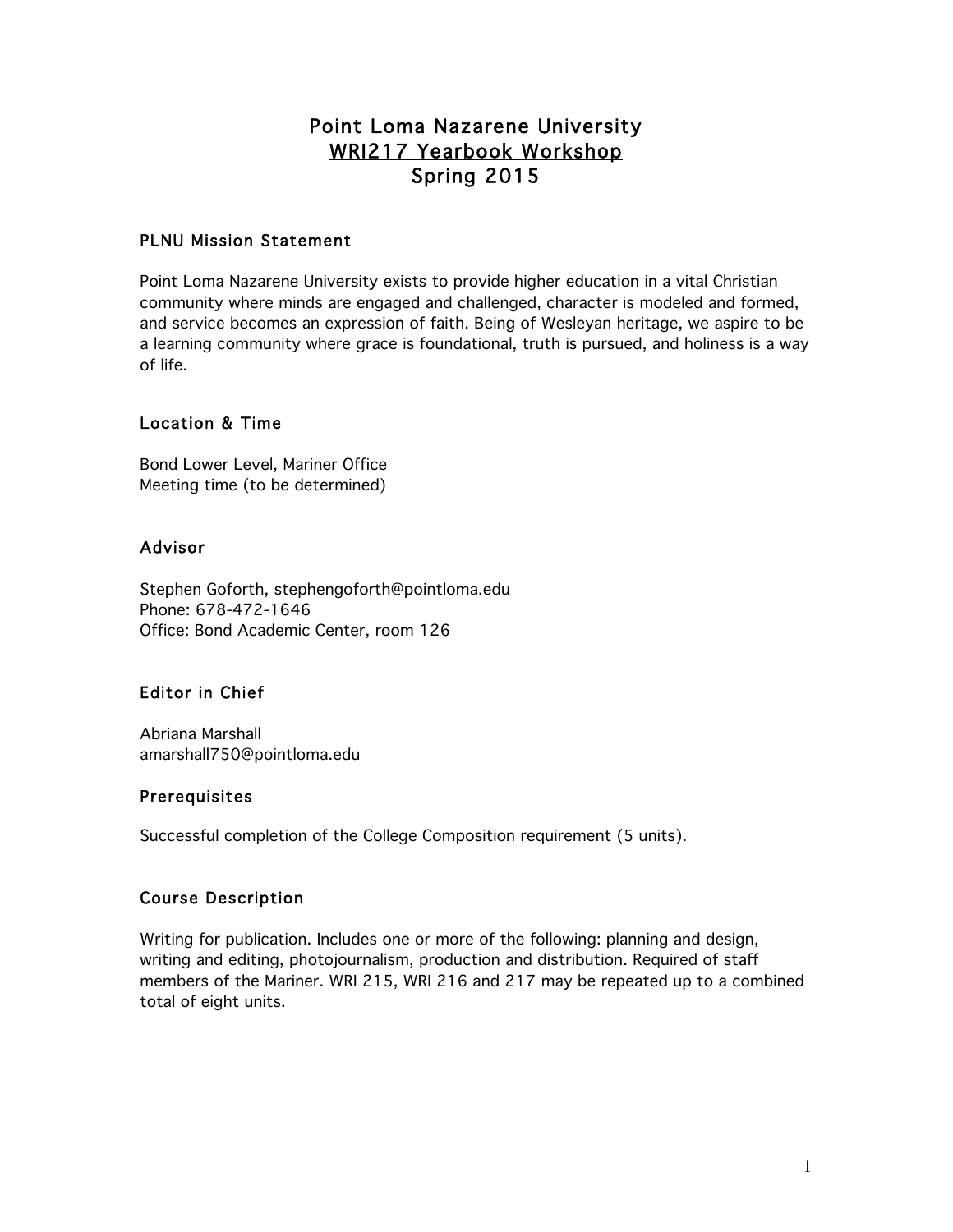### Class Objectives

• To put out the best yearbook possible, accurately representing the school year and all the activities and people involved.

• To gain hands-on experience in producing a publication in the areas of writing, photography, design, editing, marketing and interpersonal/organization communication.

### Journalism Program Learning Outcomes

- Exhibit effective research and reporting practices
- Display strong interpretive, analytic, and critical thinking skills.
- Communicate ideas clearly and accurately in forms appropriate to the purpose, medium, and audience.

• Employ appropriate ethical and legal standards and professional codes in their service to their communities and cultures.

#### Class Learning Outcomes

Students who complete WRI217 will be able to:

- produce (application, synthesis) a professional yearbook that complements the mission of PLNU
- employ (application, synthesis) the practices of reporting, writing, editing, photography, and publishing in order to produce that yearbook
- collaborate (synthesis) with others to accomplish the shared task of bringing a publication to completion
- evaluate (evaluation) the importance of various events in light of the demands of audience, deadline, access to information, and material publication concerns
- ensure (application) a means of student expression and publication on the PLNU campus.

### Staff Member Expectations and Responsibilities

- Attend all meetings and share responsibility in the production, sale and distribution of yearbooks.
- Cover all assigned beats in an effective manner.
- Meet all deadlines.
- Complete all work correctly, thoroughly, creatively and within AP Style Guidelines.
- Rewrite and self-edit assignments when asked to do so.
- Contribute to a positive staff morale and exhibit a constructive attitude. Respect others.
- Contribute ideas and suggestions to enhance the yearbook's quality.
- Show commitment to excellence by being dependable.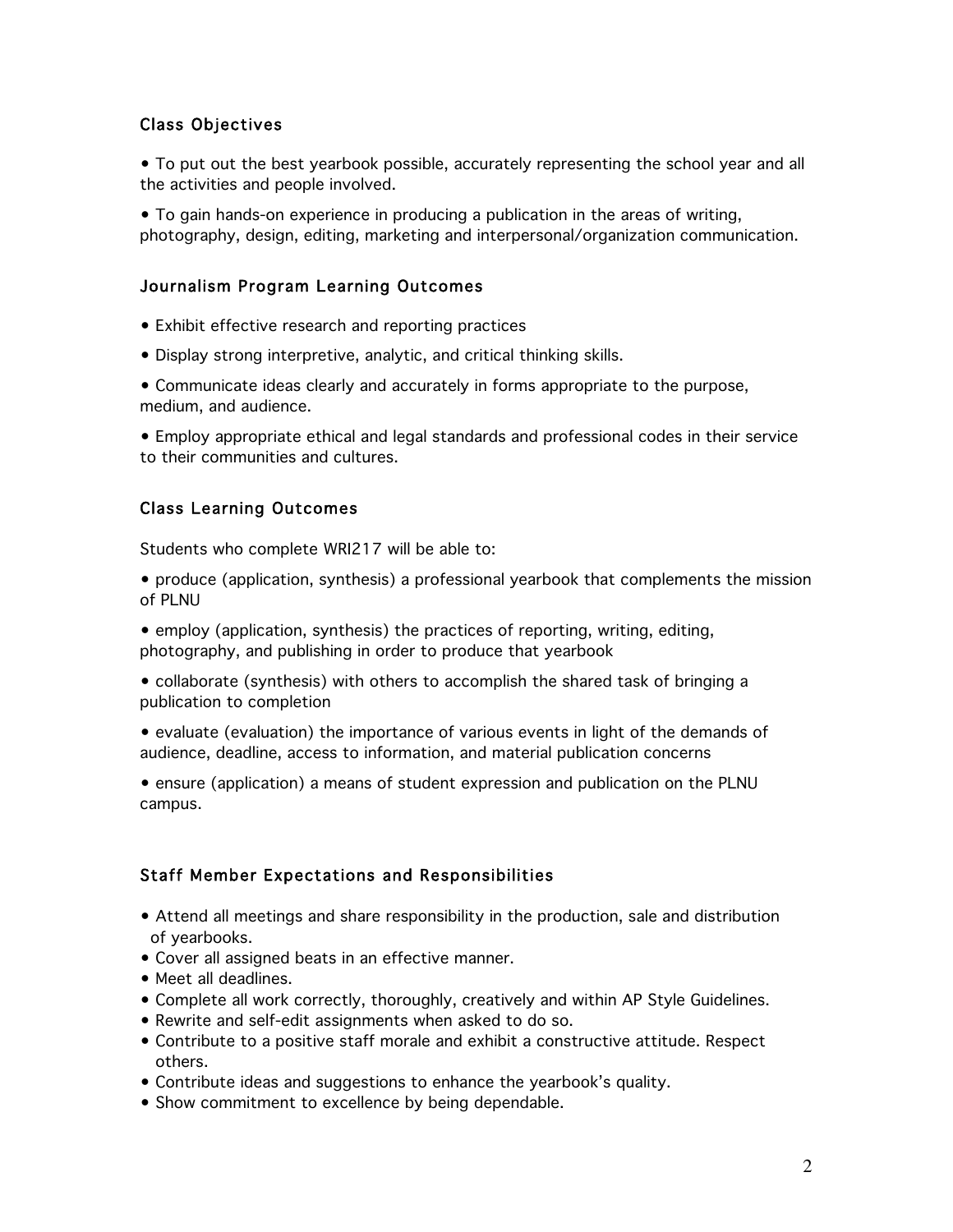- Demonstrate the principles of responsible, ethical journalism.
- Exhibit a Christian attitude of service in the contribution of one's talents and gifts to the body of believers and its mission.

### Editor/Assistant Editor Expectations and Responsibilities

In addition to staff member responsibilities, all editors and assistant editors are expected to:

• Demonstrate dedication, responsibility and leadership with regard to the Mariner and its staff.

- Hold all staff members accountable and exhibit integrity when distributing grades.
- Maintain leadership, organization and progress in given section.

# Grading

Semester progress will be moderated by student editors. All work will be graded on quality using a plus/check/minus/zero system. Lateness and effort will be taken into account.

Plus: Staff member has completed work thoroughly and creatively and has gone above and beyond the effort required. Work was turned in on time.

Check: Staff member has turned in satisfactory work on time.

Minus: Staff member has either failed to turn in work on time or has turned in work of less-than-satisfactory quality.

Zero: Staff member did not turn in work.

The advisor will assign a final grade in consultation with the editors and student selfevaluations. The grade is based on the student's consistency and improvement in the skills and traits highlighted in this document.

# LJML DEPARTMENT MISSION STATEMENT

Welcome to the Department of Literature, Journalism and Modern Languages. Embodying the core values of a Christian liberal arts education in the Wesleyan theological tradition, and focusing on the power of language and story to shape us and our world, the LJML Department and programs will provide students with knowledge, skills, and experiences to equip them to understand, interpret, analyze, evaluate, and create texts as linguistic and/or artistic expressions of diverse human experiences. We value reading, writing, researching, speaking, and discussing as profound means of participating in the redemptive work of God in all of creation. The following document will provide you with the information sources and information guidelines to University and Departmental policies that apply to all courses taken in this Department.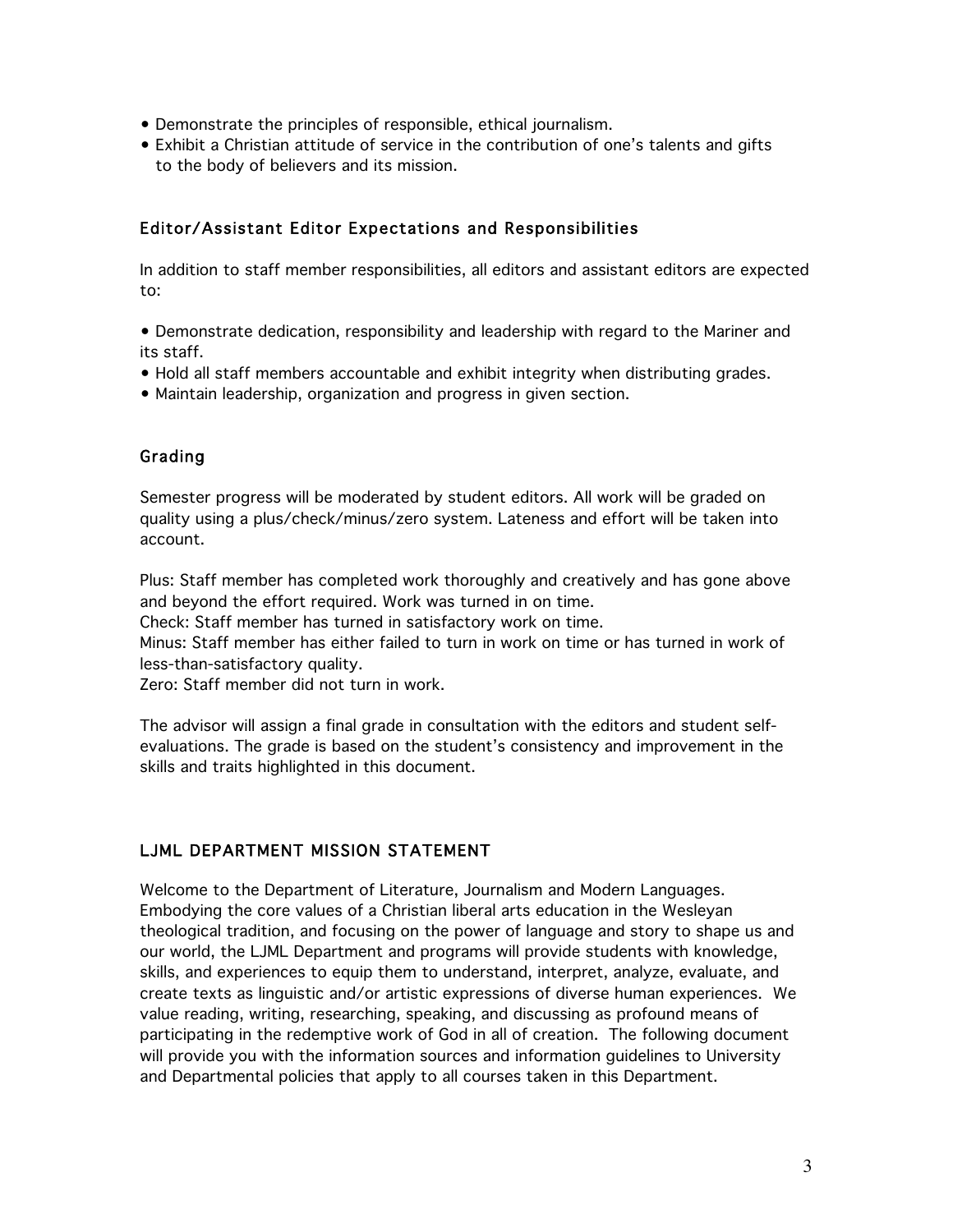# FERPA (FERPA stands for Family Educational Rights and Privacy Act)

In compliance with federal law, neither PLNU student ID nor social security number should be used in publically posted grades or returned sets of assignments without student written permission. This class will meet the federal requirements by (each faculty member choose one strategy to use: distributing all grades and papers individually; requesting and filing written student permission; or assigning each student a unique class ID number not identifiable on the alphabetic roster.). Also in compliance with FERPA, you will be the only person given information about your progress in this class unless you have designated others to receive it in the "Information Release" section of the student portal. See Policy Statements in the undergrad student catalog.

# Academic Honesty

The Point Loma Nazarene University community holds the highest standards of honesty and integrity in all aspects of university life. Any violation of the university's commitment is a serious affront to the very nature of Point Loma's mission and purpose.

Violations of academic honesty include cheating, plagiarism, falsification, aiding academic dishonesty, and malicious interference.

Cheating is the use of unauthorized assistance that results in an unfair advantage over other students. It includes but is not limited to: Bringing and/or using unauthorized notes, technology or other study aids during an examination; looking at other students' work during an exam or in an assignment where collaboration is not allowed; attempting to communicate with other students in order to get help during an exam or in an assignment where collaboration is not allowed; obtaining an examination prior to its administration; allowing another person to do one's work and submitting it as one's own; submitting work done in one class for credit in another without the instructor's permission.

Plagiarism is the use of an idea, phrase or other materials from a source without proper acknowledgment of that source. It includes but is not limited to: The use of an idea, phrase, or other materials from a source without proper acknowledgment of that specific source in a work for which the student claims authorship; the misrepresentation and/or use of sources used in a work for which the student claims authorship; the use of papers purchased online as all or part of an assignment for which the student claims authorship; submitting written work, such as laboratory reports, computer programs, or papers, which have been copied from the work of other students, with or without their knowledge and consent.

Falsification is the alteration of information or forging of signatures on academic forms or documents. It includes but is not limited to: using improper methods of collecting or generating data and presenting them as legitimate; altering graded work and submitting it for re-grading; falsifying information on official academic documents such as drop/add forms, incomplete forms, petitions, recommendations, letters of permission, transcripts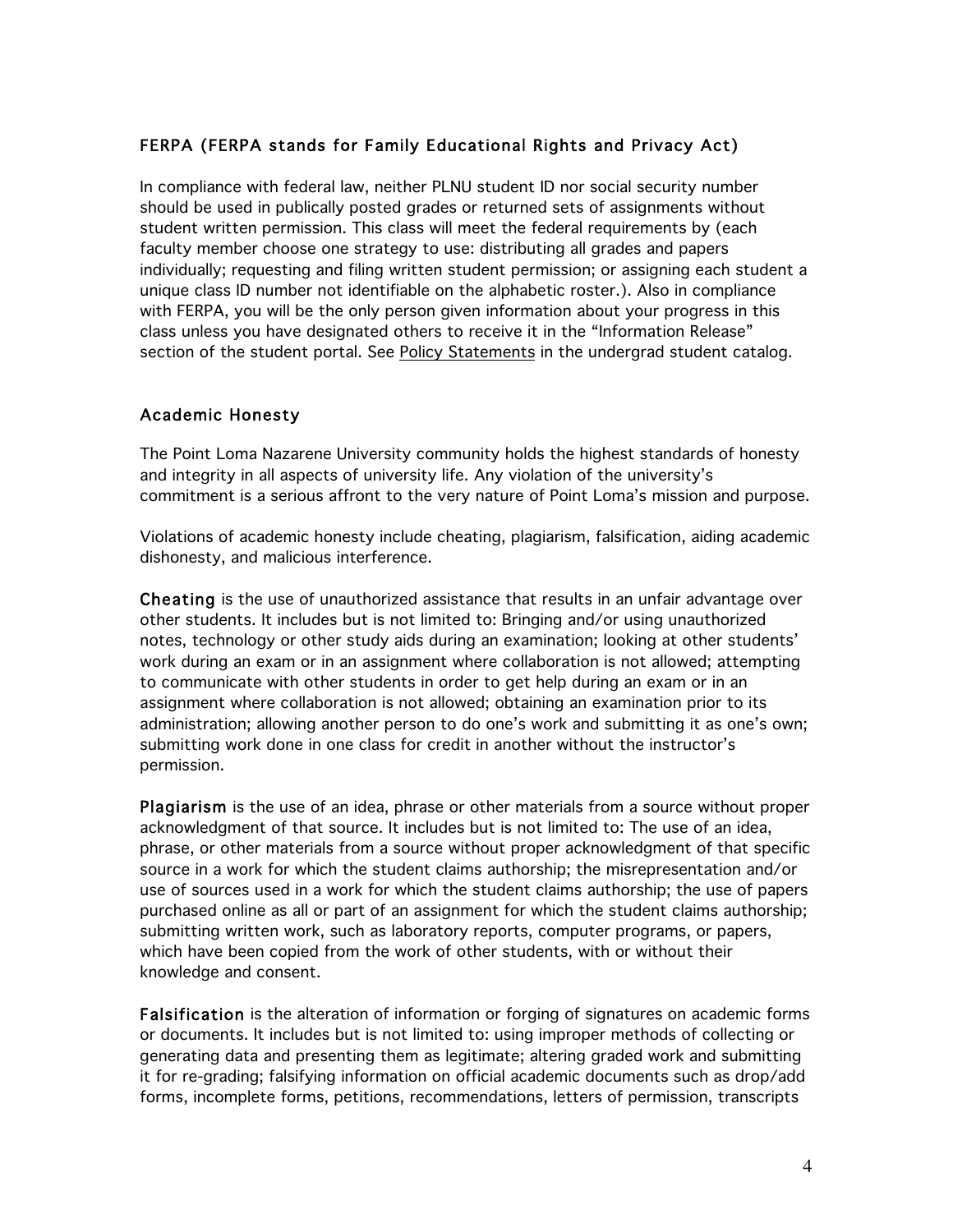or any other university document; misrepresenting oneself or one's status in the university.

Aiding academic dishonesty is assisting another person in violating the standards of academic honesty. It includes but is not limited to: Allowing other students to look at one's own work during an exam or in an assignment where collaboration is not allowed; providing information, material, or assistance to another person knowing that it may be used in violation of academic honesty policies; providing false information in connection with any academic honesty inquiry.

Malicious intent is misuse of academic resources or interference with the legitimate academic work of other students. It includes but is not limited to: removing books, journals or pages of these from the library without formal checkout; hiding library materials; refusing to return reserve readings to the library; damaging or destroying the projects, lab or studio work or other academic product of fellow students.

A student remains responsible for the academic honesty of work submitted in PLNU courses and the consequences of academic dishonesty beyond receipt of the final grade in the class and beyond the awarding of the diploma. Ignorance of these catalog policies will not be considered a valid excuse or defense. Students may not withdraw from a course as a response to a consequence.

### Response Procedure

The following response procedure is recommended to faculty who discover a violation of academic honesty:

1. Fact-finding: The faculty member should attempt to speak or otherwise communicate informally with the student as a first step.

2. Communication of Consequence: Once the violation is discovered, the instructor should send a written communication to the student regarding the incident and the consequences. Instructors can give students an "F" on a specific assignment or an "F" in the course as a consequence of violations of academic honesty.

3. Internal Communication: The instructor should send a report of the incident to the department chair or school dean, the college dean, the Vice President for Student Development and the Vice Provost for Academic Administration. The report should include a description of the violation, the action taken, and evidence of the violation. The official record of the incident is maintained by the Office of the Vice President for Student Development.

4. Further action: Prior instances of misconduct under this or other student conduct policies should be considered in determining disciplinary action for a present violation. As the Vice President for Student Development and the appropriate college dean consult, if additional action seems necessary it would be taken after consultation with the reporting instructor and communicated in writing to the student. Depending upon the seriousness of the incident or pattern of incidents, further actions can include probation, suspension or expulsion.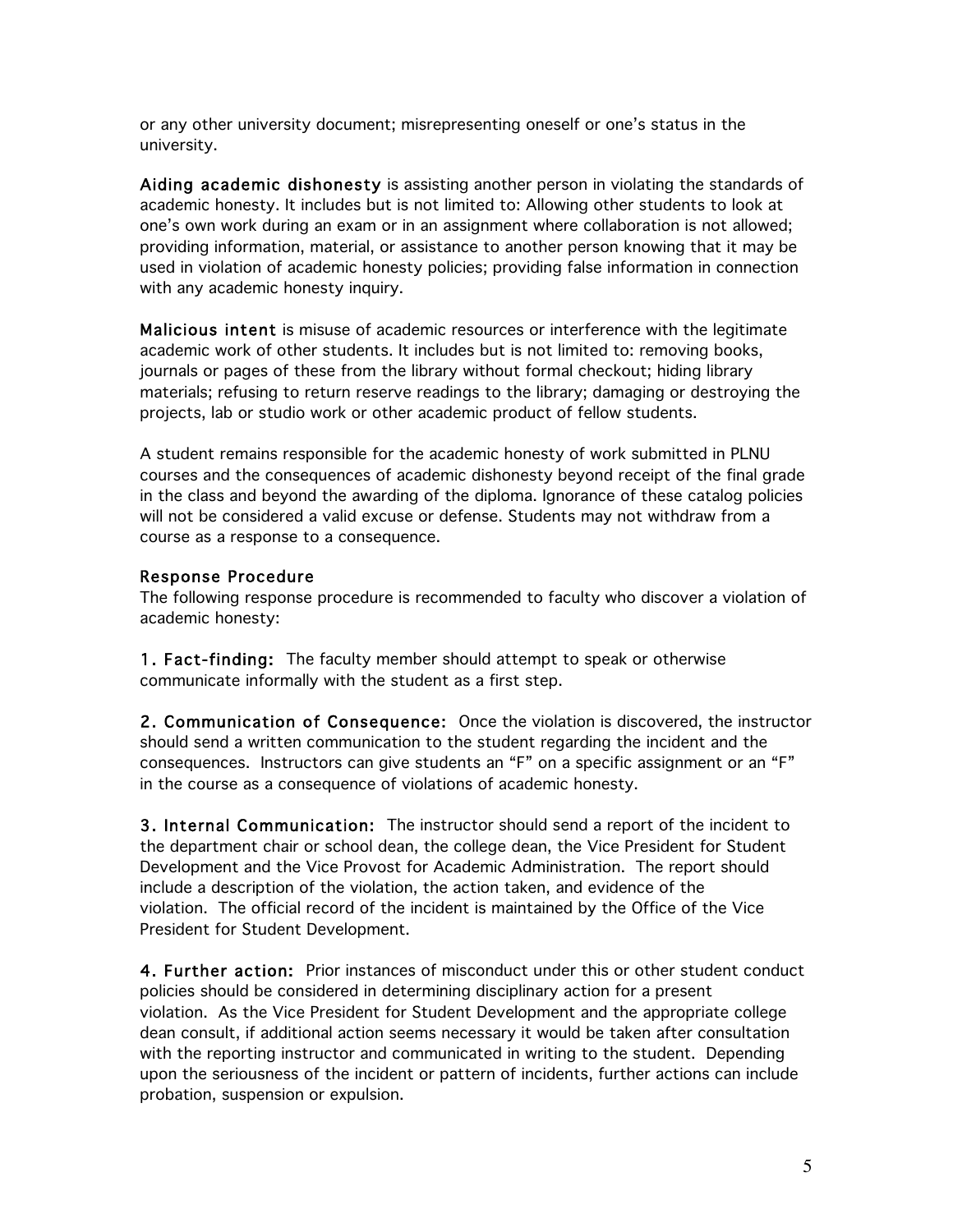### Appeal Procedure

The following appeal procedure should be used by a student who wishes to appeal consequences associated with a finding of academic dishonesty:

1. Instructor: The student should present a written appeal of the penalty to the instructor involved. The instructor should respond in writing, with a copy of the response also sent to the department chair.

2. Department Chair or School Dean: In the event that satisfactory resolution to the appeal is not achieved between the student and the instructor, the student may submit the appeal in writing to the department chair or school dean, who will review the appeal and send a written ruling to the student and instructor.

3. College Dean: Student appeals not resolved at the departmental or school level should be taken to the appropriate college dean for review. The college dean will review the appeal and send a written ruling to the student, instructor and department chair or school dean.

4. Administrative Committee: Student appeals not resolved at the college dean level can be submitted to an administrative committee including an academic administrator of the student's choice, the Provost or a designee, the Vice Provost for Academic Administration, and the Vice-President for Student Development or a designee. The appeal decision reached by this committee is final.

Revision based on review academic honesty policies at Purdue University, University of Notre Dame, Wheaton College, Azusa Pacific University and The University of Rochester. Definitions based on those at The University of Rochester and used by permission.

# LJML ACADEMIC HONESTY POLICY

The LJML Department deems intellectual and academic integrity critical to academic success and personal development; therefore, any unethical practice will be detrimental to the student's academic record and moral character. Students who present the work of others as if it were their own commit plagiarism. Presenting another's work as one's own includes, but is not limited to, borrowing another student's work, buying a paper, and using the thoughts or ideas of others as one's own (using information in a paper without citation). Plagiarized work will result in a failing grade for the assignment and possibly for the course. In either event, a written report will be filed with the department chair and the area dean. The dean will review the report and submit it to the Provost and the Vice President for Student Development. It will then be placed in the student's academic file.

### Public Discourse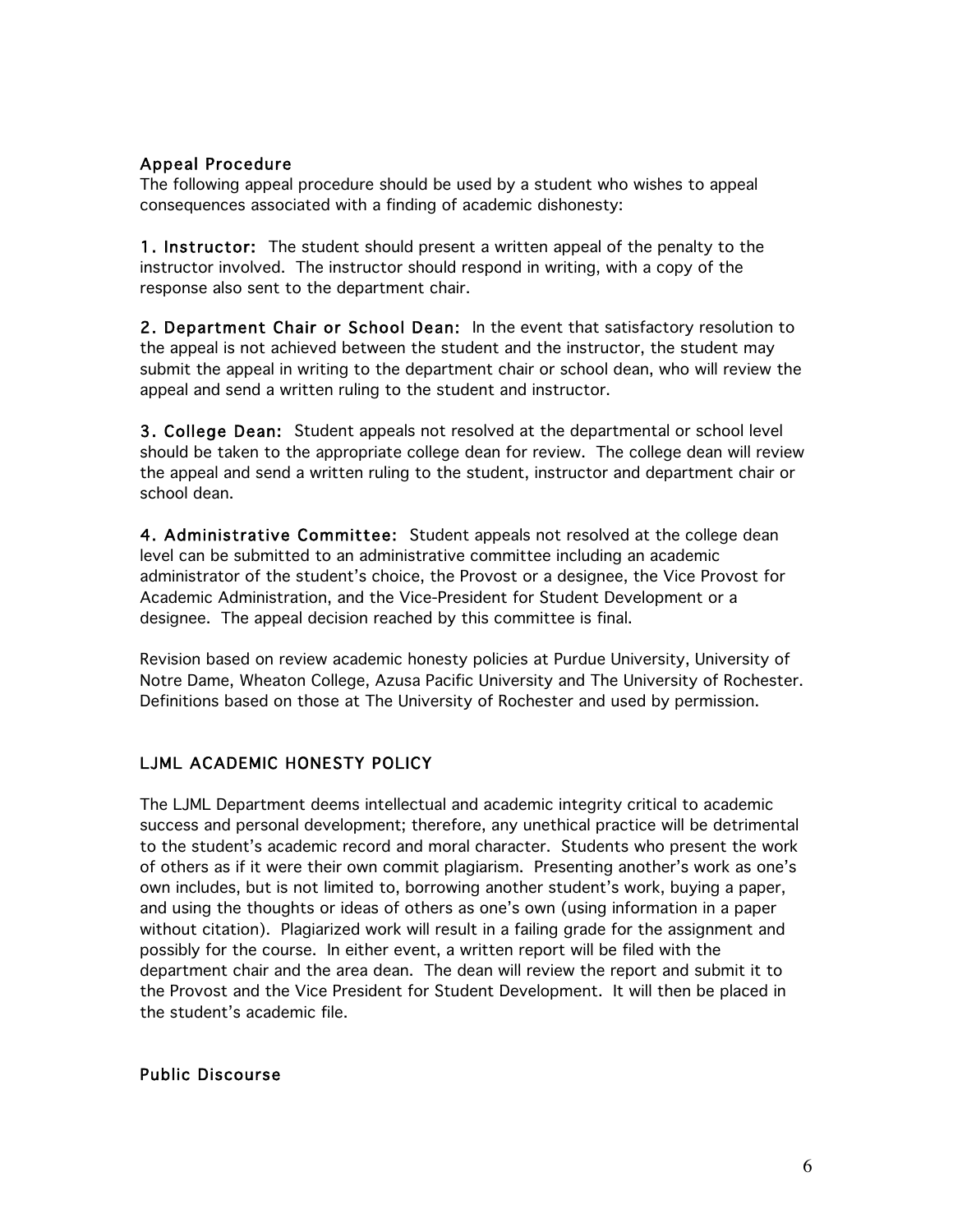Much of the work we will do in this class is cooperative, by nature of the class discussions and general feedback given to written work and/projects; thus you should think of all your writing and speaking for and in class as public, not private, discourse. By continuing in this class, you acknowledge that your work will be viewed by others in the class.

#### Inclusive Language

Because the Literature, Journalism, and Modern Language department recognizes the power of language, all public language used in this course, including written and spoken discourse, will be inclusive. This standard is outlined by all major academic style guides, including MLA, APA, and Chicago, and is the norm in university-level work.

### Diversity Statement

Point Loma Nazarene University is committed to diversity in the classroom, in its publications and in its various organizations and components. Faculty and staff recognize that the diverse backgrounds and perspectives of their colleagues and students are best served through respect toward gender, disability, age, socioeconomic status, ethnicity, race, culture and other personal characteristics. In addition, the department of Literature, Journalism, and Modern Languages is committed to taking a leadership position that calls for promoting a commitment to diversity in and out of the classroom and in the practices of writing, journalism, and the study of literature and languages.

#### Academic Accommodations

While all students are expected to meet the minimum academic standards for completion of this course as established by the instructor, students with disabilities may require academic accommodations. At Point Loma Nazarene University, students requesting academic accommodations must file documentation with the Disability Resource Center (DRC), located in the Bond Academic Center. Once the student files documentation, the Disability Resource Center will contact the student's instructors and provide written recommendations for reasonable and appropriate accommodations to meet the individual learning needs of the student. This policy assists the University in its commitment to full compliance with Section 504 of the Rehabilitation Act of 1973, the Americans with Disabilities (ADA) Act of 1990, and ADA Amendments Act of 2008, all of which prohibit discrimination against students with disabilities and guarantee all qualified students equal access to and benefits of PLNU programs and activities.

Students have the right to appeal decisions regarding academic accommodations. In order to provide prompt and equitable resolution, the student must submit a written or verbal statement to the Director of Academic Advising who will conduct the appeal process in consultation with the Vice President for Student Development.